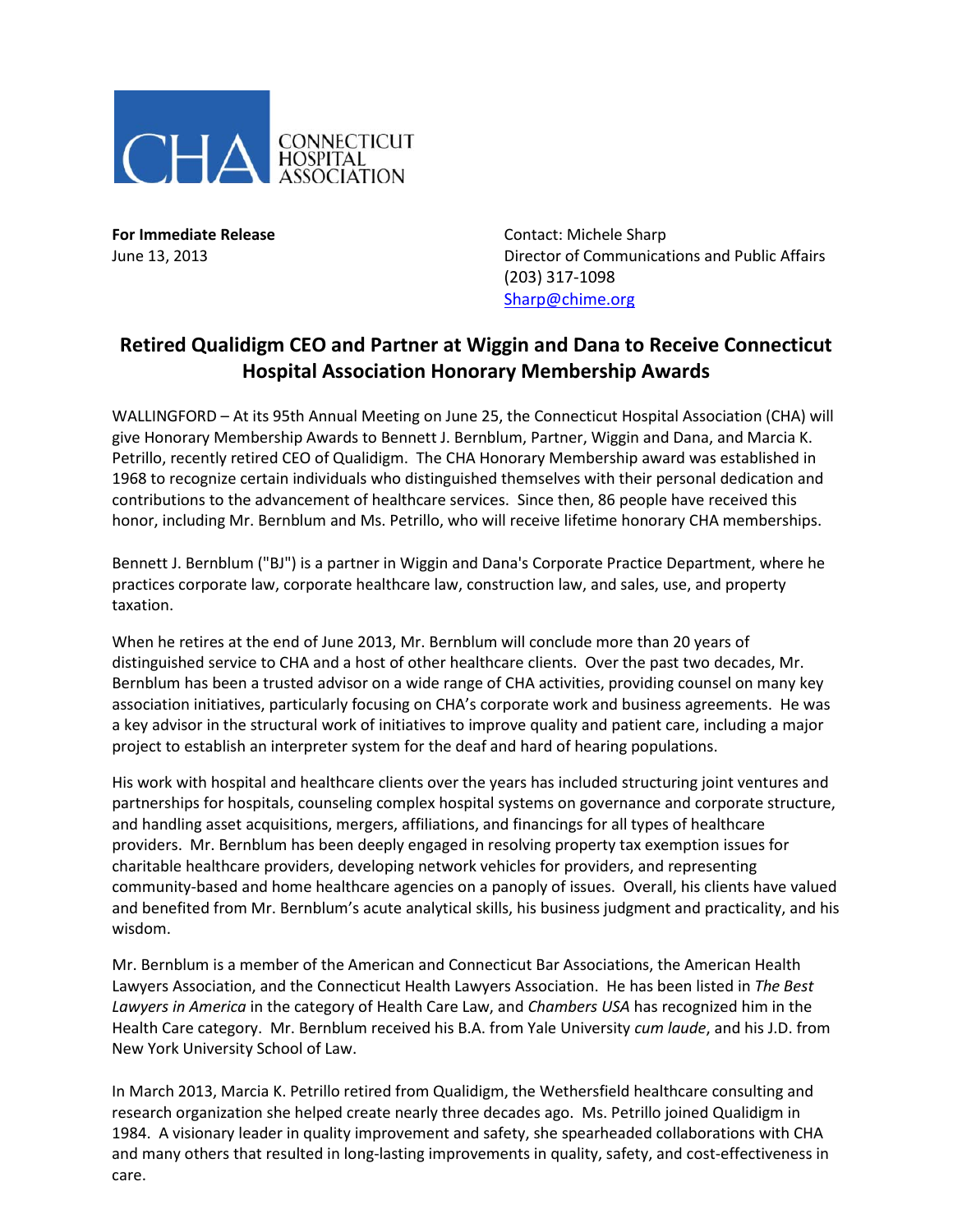CHA and Qualidigm have worked hand-in-hand on numerous projects, including an [initiative to decrease](http://www.qualidigm.org/index.php/qio-program/care-transitions/)  [preventable hospital readmissions](http://www.qualidigm.org/index.php/qio-program/care-transitions/) for patients with heart failure. CHA took the lead on assisting 24 hospitals with internally-focused quality improvement activities, while Qualidigm convened and provided technical assistance to 14 of these hospitals and a variety of community partners to improve transitions between settings of care. Together, the collaborating organizations brought about significant improvements in the process of caring for patients with heart failure across the continuum of care and important decreases in hospitalizations. In February 2012, this collaboration was renamed the Care Transitions Initiative and broadened to address preventable hospitalizations of all patients across Connecticut.

Under Ms. Petrillo's leadership, Qualidigm held the federal contract as the Medicare Quality Improvement Organization (QIO) for Connecticut since 1984. In addition, the organization continues to work with federal and state agencies and private sector clients to support national initiatives designed to advance patient safety and quality care.

In addition to her work at Qualidigm, Ms. Petrillo was instrumental in working with the Rhode Island Medical Society to establish Quality Partners of Rhode Island (QPRI), a healthcare quality improvement organization in that state. She served as the organization's Chief Executive Officer from 1995 – 2007, concomitant with her Qualidigm service. During that time, QPRI was recognized for its in-state initiatives as well as its national consulting program focused on the nursing home setting.



Bennett J. Bernblum Marcia K. Petrillo

###

## **About CHA**

The Connecticut Hospital Association has been dedicated to serving Connecticut's hospitals since 1919. Through state and federal advocacy, CHA represents the interests of Connecticut's hospitals on key